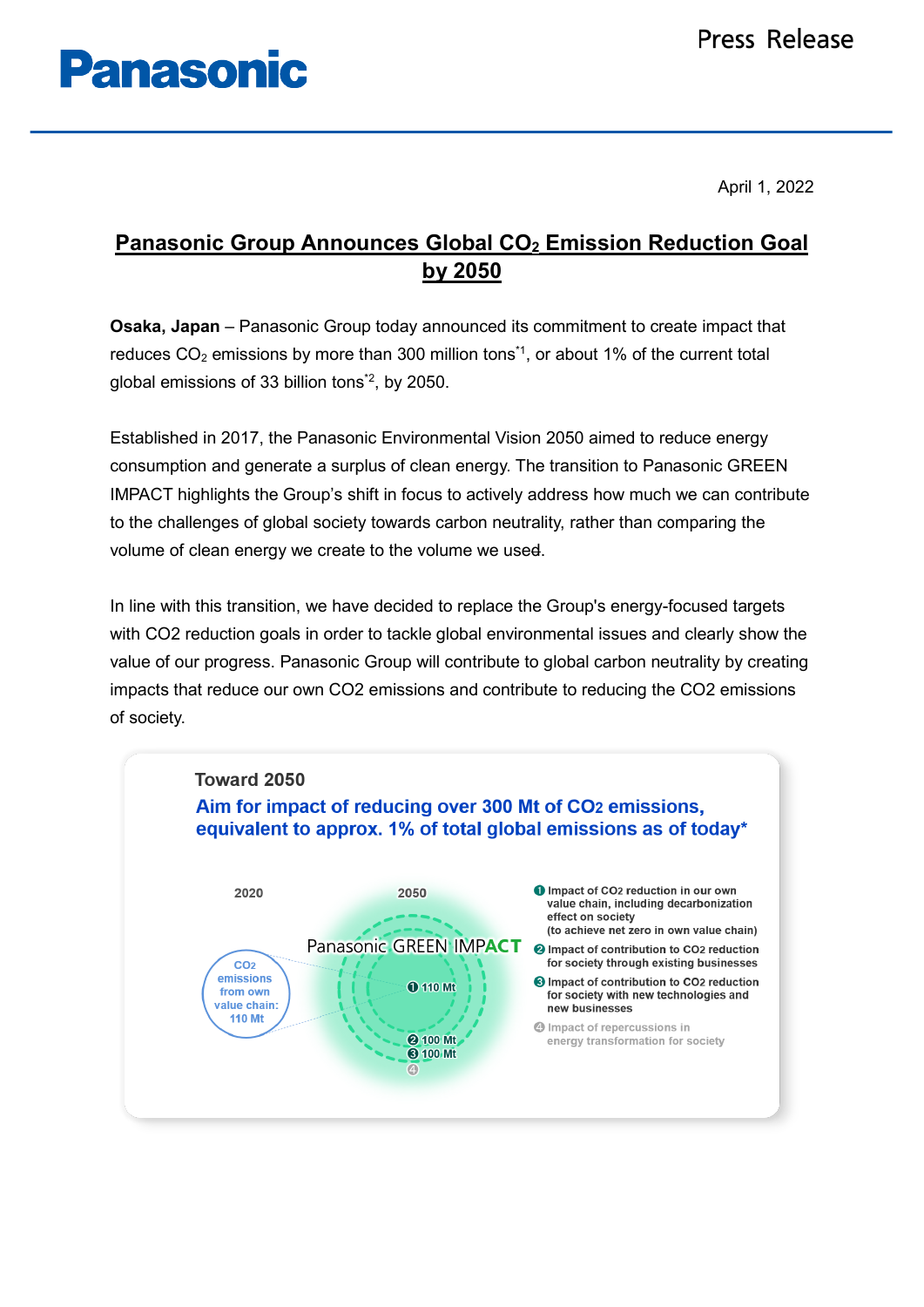#### **The four goals of Panasonic GREEN IMPACT**

Goals of the new long-term environmental vision are set by reviewing impacts in four categories based on the scope, method and time frame of  $CO<sub>2</sub>$  reduction. We aim to achieve all four goals by 2050.

#### **Impact 1: Emissions reduction in the value chain**

Targeting a reduction of 110 million tons of  $CO<sub>2</sub>$  emissions from the Group's value chain (Scope 1, 2 and 3) by focusing on three areas including lighting, air conditioning, and ventilation. These areas combined account for 80% of the energy used during product usage and will reduce Scope 3 emissions generated by our customers.

### **Impact 2: Avoided emissions by existing businesses**

Targeting a reduction of 100 million tons of  $CO<sub>2</sub>$  emissions through energy saving for customers in such existing business areas as automotive batteries, supply chain software, and air quality and air conditioning.

### **Impact 3: Avoided emissions through new technologies and businesses**

Targeting a reduction of 100 million tons of  $CO<sub>2</sub>$  emissions through the transformation of renewable energy consumption by society and the innovation of new technologies and solutions such as hydrogen energy devices, etc.

### **Impact 4: Impact of repercussions in energy transformation for society**

Promoting renewable energy in society through business activities and communication activities within Impact 1-3.

We are committed to work together with our customers and society to achieve an overall reduction of more than 300 million tons of  $CO<sub>2</sub>$  emissions.

\*1 300 million tons calculated with 2020 emission factors

\*2 2019 33.4 billion tons of CO2 emissions derived from energy use (source: IEA)

#### **Media Contact:**

Panasonic Operational Excellence Co., Ltd. Corporate PR Center Global PR Office <https://news.panasonic.com/global/contacts/>